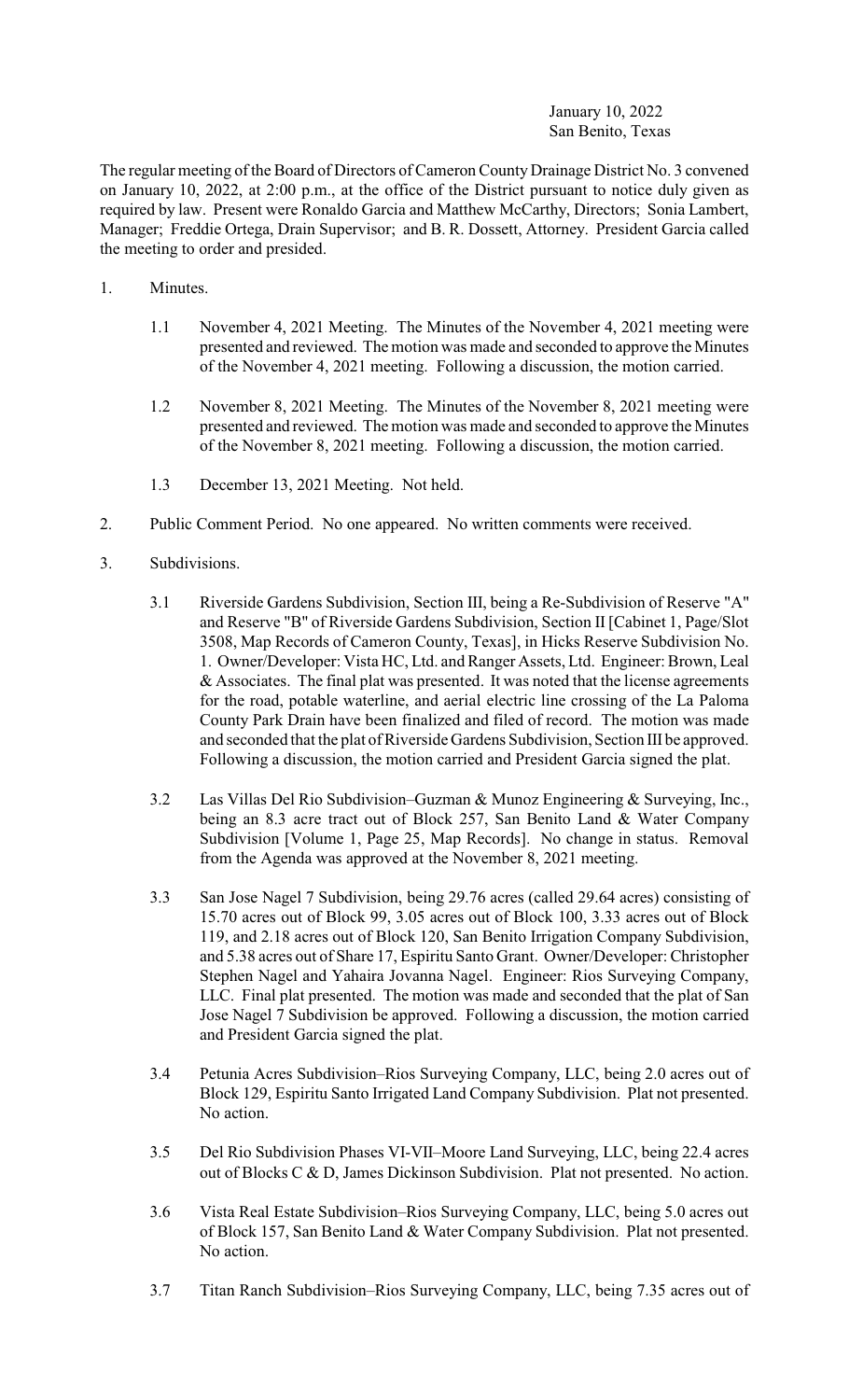Block 90 [1200 ac. San Benito Manufacturing Company Tract], San Benito Irrigation Company Subdivision. Plat not presented. No action.

- 3.8 Hernandez Estates Subdivision, being 10.35 acres, consisting of 5.08 acres out of Block 84, 4.95 acres out of Block 89, and 0.32 acre out of Block 94, San Benito Irrigated Land Company Subdivision. Owner: Rafael Hernandez. Engineer: Rios Surveying Company, LLC. It was noted that a 70 foot strip along the south side of the subdivision has been dedicated to the Drainage District for the District's Drain A-11, on some maps labeled "Levee" Drain. The motion was made and seconded that the plat of Hernandez Estates Subdivision be approved. Following a discussion, the motion carried and President Garcia signed the plat.
- 3.9 East Treasure Haven Subdivision–Brown, Leal & Associates, being 14.64 acres out of Block 146, San Benito Land & Water Company Subdivision. Plat not presented. No action.
- 3.10 Alvarado Estates Subdivision–Altex Engineering, being 2.77 acres out of Block 153, San Benito Land & Water Company Subdivision. Plat not presented. No action.
- 3.11 Russell Ranch Subdivision, being 27.27 acres out of Lots 21, 22, 49, 51, 52, and 53, Resaca Front Subdivision [Volume 2, Page 21, Map Records]. Owner: UR Homes of Texas. Engineer: Moore Land Surveying, LLC. The motion was made and seconded that the plat of Russell Ranch Subdivision be approved. Following a discussion, the motion carried and President Garcia signed the plat.
- 4. Acceptance of Seep Ditch from Cameron County Irrigation District No. 2 in Blocks 209 and 215, San Benito Land & Water Co. No change in status. Still waiting on Rios Surveying to complete the survey. Three property owners have fenced to the edge of the water in the Irrigation District's Main canal.
- 5. Russell Main Drain: Private Road Crossing in Block 4, Parker Tract Subdivision Owned by Porfirio and Nicanor Vasquez and Respective Spouses. The owners still have not responded to the District's offer. The landowners want the Drainage District to install the boxes at no charge. The issue is moot because the District does not own equipment that can lift the box culverts.
- 6. Agreements/Rights-of-Way/Permits/Interlocal Cooperation Contracts.
	- 6.1 Drain 383: Request of Ciro and Rhonda Garza for Road Crossing. License Agreement not completed.
	- 6.2 Liberty Estates Phase II, being 10.64 acres out of Blocks 5, 6, 12, Cunningham's Subdivision of Block 35, SBL&WCo.:
		- (a) Conveyance of Seep Ditch on North Side of Lateral A to Drainage District –Status Report. No change in status.
		- (b) Upgrade of Underdrains–Status Report. The District's Engineer has not completed the plans for the underdrain. It was noted that the canal is presently dry.
		- (c) Upgrade of Road Crossings Downstream of Phases I & II. No change in status. The District's Engineer has not completed the plans.
	- 6.3 La Paloma County Park Drain: Riverside Gardens Subdivision, Section III (pertains to Agenda Item 3.1). The license agreements for a road crossing, a Military Highway Water Supply Corporation potable waterline crossing, and a Magic Valley Electric Coop aerial electric line crossing of the La Paloma County Park Drain have been finalized and filed of record.
	- 6.4 Drain C/Drain C Right: East Treasure Haven Subdivision–Request for Down Drain to Discharge into District's Drainage System (pertains to Agenda Item 3.9). The motion was made and seconded that the owner's request for owner to be allowed to construct one down drain be approved subject to finalizing a license agreement for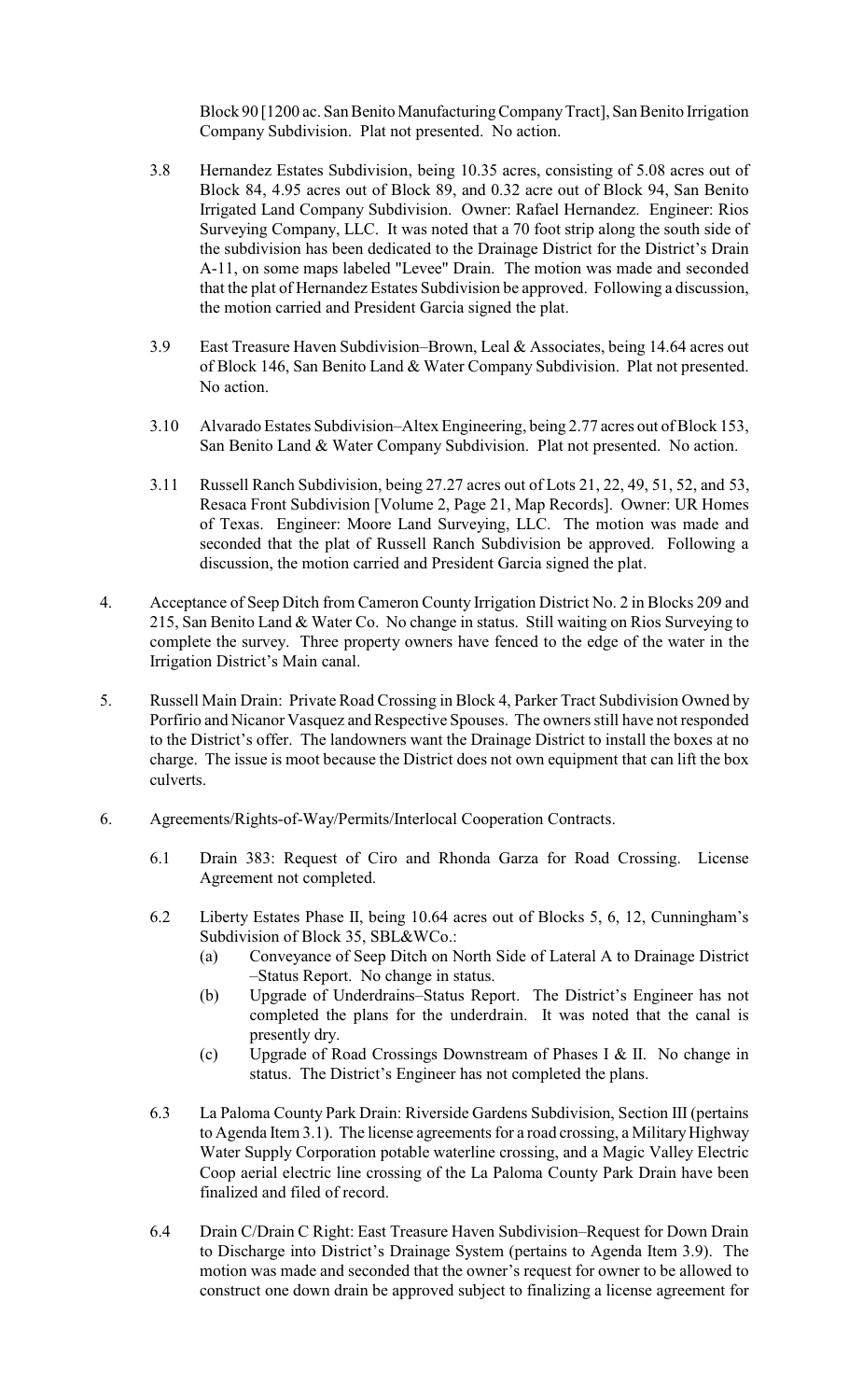the down drain. Following a discussion, the motion carried.

- 6.5 Browne Drain No. 3: Request that License Agreement be Issued to Magic Valley Electric Cooperative for Aerial Electric Service Line for Blanca Flores, Block 291, SBIC. The motion was made and seconded that the owner's request for an aerial electric line crossing be approved subject to finalizing a license agreement for the aerial electric line crossing. Following a discussion, the motion carried.
- 6.6 Russell Main Drain in Share 14, Espiritu Santo Grant–Request for East Rio Hondo Water Supply Corp. Waterline Crossings for Potable Waterline Crossings. In pertinent part, from the east line of Share 14, the Russell Main Drain meanders westerly to a point near the southeast corner of Lot 18, San Jose Ranch Partition [Volume 13, Page 14, Map Records of Cameron County, Texas], at which point the Russell Main Drain turns and runs south, adjacent and parallel to the west line of Share 14 to a point on the south side of Iowa Gardens Road, at which point the Russell Main Drain turns and runs east on the south side of, adjacent and parallel to Iowa Gardens Road. ERHWSC is constructing a 16 inch diameter potable water transmission line generallyadjacent and parallel to the west line of Share 14, Espiritu Santo Grant, south from its waterline on the south side of, adjacent and parallel to F.M. 510 to State Highway 100 (and beyond). Running north from State Highway 100, the waterline will:
	- (a) cross the segment of the Russell Main Drain that is on the south side of, adjacent and parallel to Iowa Gardens Road (Crossing 1);
	- (b) continue north, on the east side of, adjacent and parallel to Drainage District's 100 foot wide strip in which the Russell Main Drain is situated, crossing the segment of the Russell Main Drain lying between Drainage District's Russell Lateral No. 4 and Russell Lateral No. 5 (Crossing 2).

A branch of the waterline will run west on the north side of, adjacent and parallel to Iowa Gardens Road, crossing the Russell Main Drain (Crossing 3).

The motion was made and seconded that ERHWSC's request for the three waterline crossings of the Russell Main Drain be approved subject to finalizing a license agreement for the waterline crossings. Following a discussion, the motion carried.

- 6.7 Various Drains–Request of AEP for License for Fiber Optic Line Crossings of Various District Drains. The motion was made and seconded that AEP's request for fiber optic crossings of the District's drains be approved subject to finalizing a license agreement for the fiber optic line crossings. Following a discussion, the motion carried.
- 7. Donations: Drains in Territory North of Arroyo Gardens (Shares 12 and 22, Espiritu Santo Grant). No change in status since the last meeting.
- 8. Audit of Fiscal Year ended September 30, 2021. Buffo and Berkman, CPA will conduct the audit, but the audit has not commenced. The audit will not be completed by the February statutory deadline.

# 9. Reports.

- 9.1 Financial.
	- (a) Financial Report for Month of November 2021. Presented and reviewed.
	- (b) Financial Report for Month of December 2021. Presented and reviewed.
	- (c) Quarterly Investment Report– $4<sup>th</sup>$  Quarter 2021. Presented and reviewed. It was noted that the District has no certificates of deposit, and that all District funds are in interest-bearing checking accounts because the interest rate being paid on the District's interest-bearing checking accounts is greater than that paid on certificates of deposit.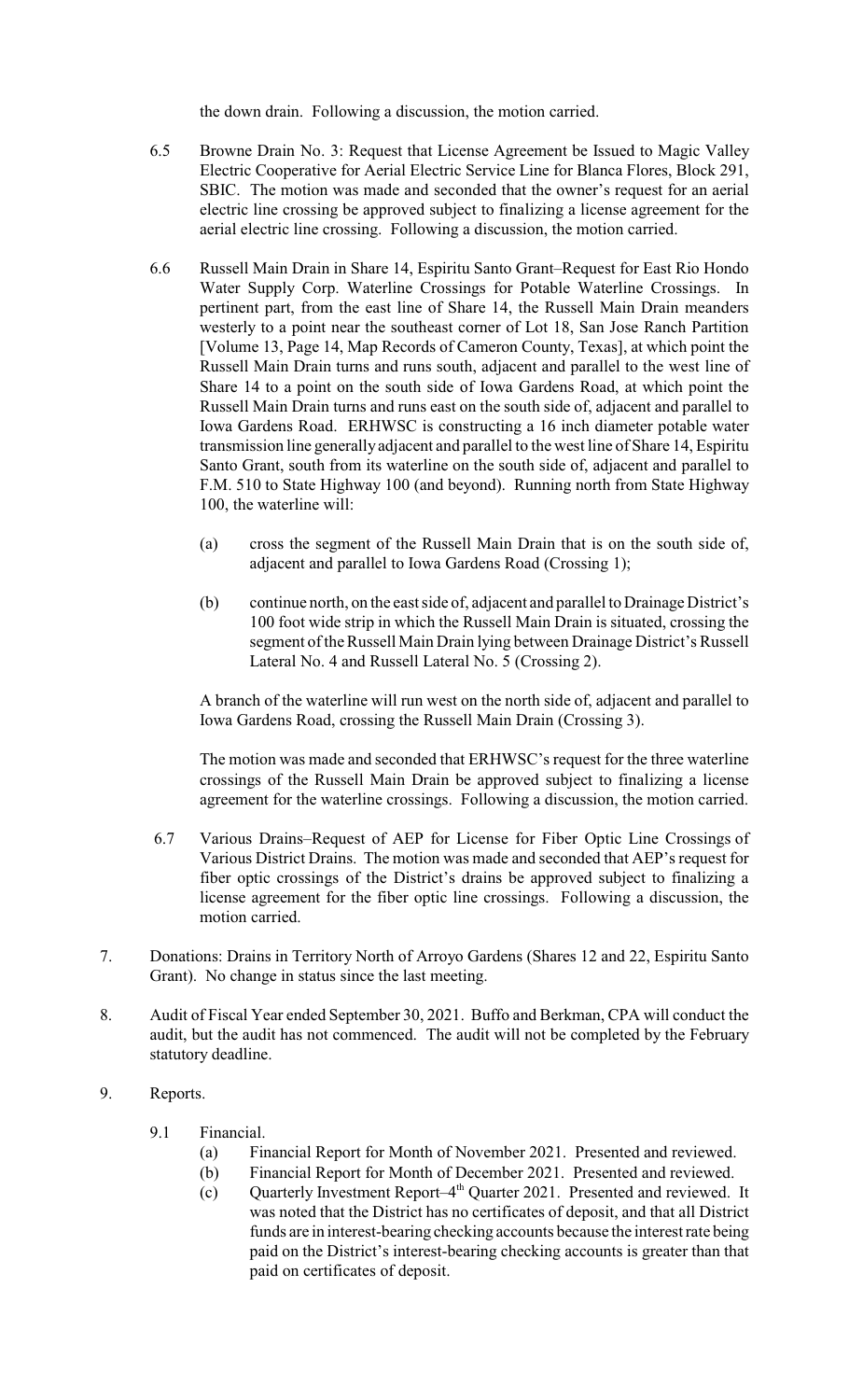- 9.2 Manager. All matters discussed under other Agenda items.
- 9.3 Attorney.
	- (a) *Cameron County Drainage District No. 3 and Cameron County Irrigation District No. 2, et al. vs. City of San Benito*. No change in status.
	- (b) Rules Revision. A draft of revised District Rules has been completed and submitted to Manager Lambert for her review and comment.
- 9.4 Engineer. Not present.
- 9.5 Drain Supervisor. Written report of work accomplished in the months of November and December 2021 presented.
- 9.6 City of San Benito. No one appeared on behalf of the City.
- 10. Payment of Accounts, Wages, and Directors' Services.
	- 10.1 The motion was made and seconded that issuance of the following checks issued between the November 8, 2022 meeting and this meeting be ratified:

| 13597: Walmart                             | Thanksgiving Hams                         | \$827.55    |
|--------------------------------------------|-------------------------------------------|-------------|
| 13598 : Walmart                            | Thanksgiving Hams-CCID                    | \$837.48    |
| 13599: Texas Child Support SDU             | Employee Wage Withholding-Child Support   | \$422.77    |
| 13600 : Commercial Billing                 | Machine Repairs                           | \$475.12    |
| 13601 : Rio Grande Concrete                | Drain Repairs                             | \$26.46     |
| 13602 : Rey's Tire Service                 | Flat Repairs                              | \$420.00    |
| 13603: Tractor Supply                      | Tools                                     | \$67.96     |
| 13604: Texas Child Support SDU             | Employee Wage Withholding-Child Support   | \$422.77    |
| 13605: AFLAC                               | Health Insurance                          | \$386.04    |
| 13606 : AutoZone                           | Machine Repairs                           | \$71.22     |
| 13607 : All Valley Key & Lock              | Replacement Keys                          | \$303.10    |
| 13608 : Allstate Insurance Co.             | Insurance                                 | \$74.67     |
| 13609: AT&T Mobility                       | Wireless Phone                            | \$191.90    |
| 13610 : Bell Fence Company                 | Fence Repair                              | \$124.00    |
| 13611 : Blue Cross & Blue Shield           | Health Insurance                          | \$17,694.93 |
| 13612 : Cameron Appraisal District         | Quarterly Assessment                      | \$12,247.75 |
| 13613 : Cameron County Irrigation Dist. #2 | Reimbursement                             | \$16,790.34 |
| 13614: East Rio Hondo Water Supply Corp.   | Office/Shop/Warehouse: Water Bill         | \$69.65     |
| 13615 : ESRI, Inc.                         | Arc GIS License                           | \$2,900.00  |
| 13616 : Firestone                          | Machine Repairs                           | \$3,692.03  |
| 13617 : Gigabit Communications             | Uverse/Internet                           | \$200.00    |
| 13618 : Grajale's Tire Shop                | Flat Repairs                              | \$35.00     |
| 13619 : H & V Equipment                    | Machine Repairs                           | \$14,203.32 |
| 13620: Hollon Oil Company                  | Hydraulic Oil                             | \$3,188.55  |
| 13621 : Holt Company of Texas              | Machine Repairs                           | \$1,136.62  |
| 13622 : JR ITSoftware Solutions            | Software Monthly                          | \$749.98    |
| 13623 : John Deere Financial               | Machine Repair                            | \$5,015.66  |
| 13624 : Sonia Lambert                      | Phone Allowance                           | \$125.00    |
| 13625 : Matt's Cash & Carry                | Other Repairs                             | \$14.28     |
| 13626 : McCoys Lumber Co.                  | Drain Repairs                             | \$40.74     |
| 13627 : O'Reilly Auto Parts                | Machine Repairs                           | \$1,887.28  |
| 13628 : Ortega, Federico                   | Phone Allowance                           | \$45.00     |
| 13629: Pitney Bowes                        | Postage Meter Rental                      | \$178.68    |
| 13630 : Rio Grande Concrete                | Machine Repairs                           | \$23.77     |
| 13631 : Rio Hondo Lumber & Supply          | Tools                                     | \$92.56     |
| 13632 : Rey's Tire Service                 | Flat Repairs                              | \$205.00    |
| 13633 : Southern Tire Mart                 | Machine Repairs                           | \$1,872.00  |
| 13634 : Nelda Solorio                      | Janitorial                                | \$275.65    |
| 13635 : Lucinda Trevino                    | Janitorial                                | \$275.65    |
| 13636: Tractor Supply                      | Machine Repairs                           | \$114.78    |
| 13637: Texas Child Support SDU             | Employee Wage Withholding-Child Support   | \$422.77    |
| $13638:$ UniFirst                          | Uniforms                                  | \$631.20    |
| 13639 : Utility Trailer Sales              | Machine Repairs                           | \$2.77      |
| 13640 : Wilcac Life Insurance              | Insurance                                 | \$21.67     |
| 13641 : Wylie Case                         | Machine Repairs                           | \$3,697.80  |
| 13642 : David Ybarra                       | Janitorial                                | \$320.65    |
| 13643 : Sonia Lambert                      | Microsoft Fees                            | \$108.24    |
| 13644 : Cameron County Clerk               | Deposit: Copies, Filing Fees, and Notices | \$300.00    |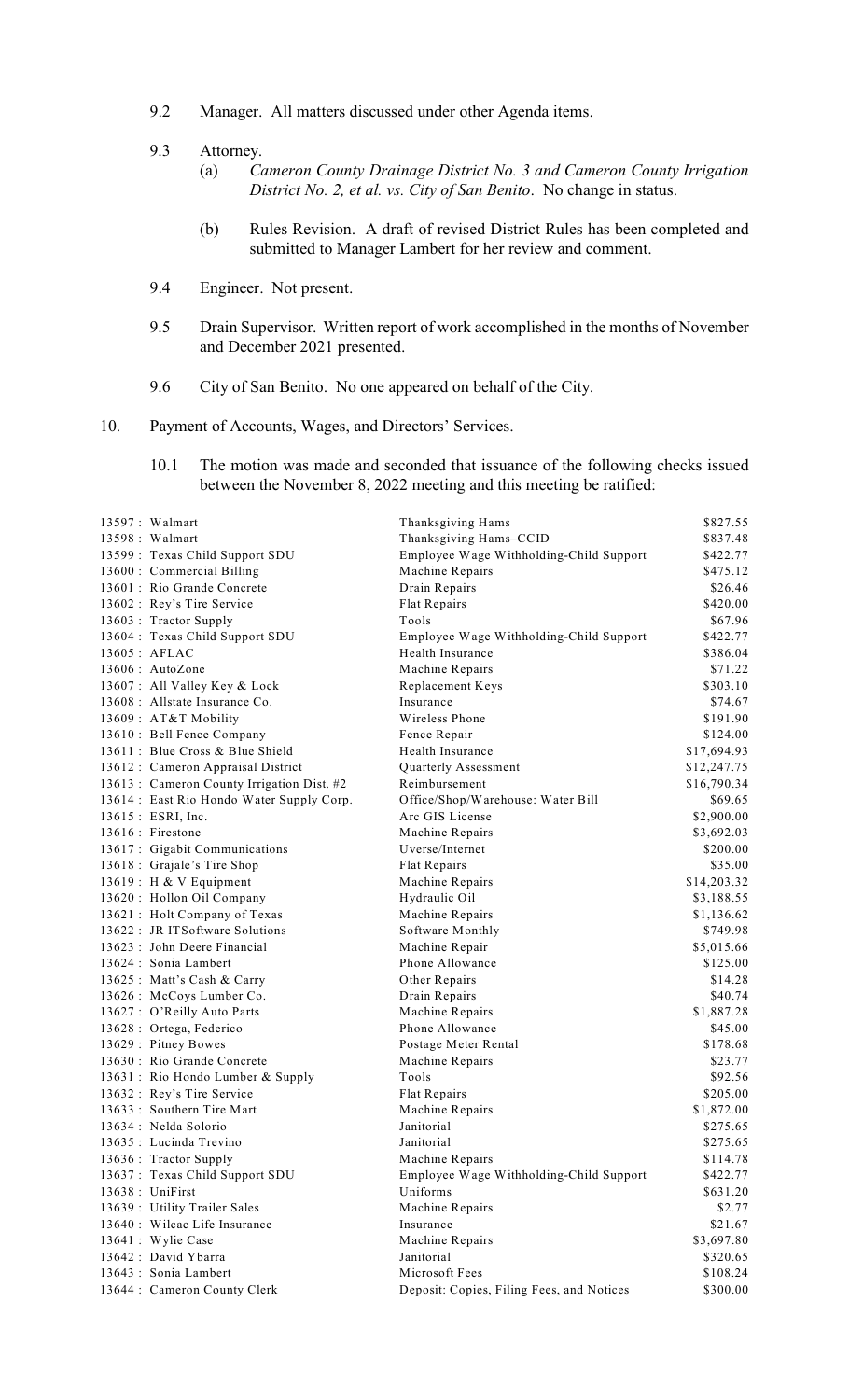| 13645 : Lincoln National Life   |                                             | Life Insurance                          | \$767.52     |
|---------------------------------|---------------------------------------------|-----------------------------------------|--------------|
| $13646$ : Dainamik              |                                             | <b>GPS</b> Monitoring                   | \$1,015.00   |
| $13647:$ Walmart                |                                             | Christmas Turkeys & Hams                | \$1,170.30   |
| $13648:$ Walmart                |                                             | Turkeys & Hams-CCID#2                   | \$1,179.81   |
|                                 | 13649 : Texas Water Conservation Assoc. RMF | Insurance                               | \$6,650.00   |
| 13650 : Texas Child Support SDU |                                             | Employee Wage Withholding-Child Support | \$422.77     |
| 13651 : Texas SS Program        |                                             | <b>Administration Fee</b>               | \$35.00      |
| 13652 : Texas Child Support SDU |                                             | Employee Wage Withholding-Child Support | \$422.77     |
| <b>TOTAL</b>                    |                                             |                                         | \$104,893.53 |

Following a discussion, the motion unanimously carried.

#### 10.2 The motion was made and seconded that the following checks be issued:

| $13653$ : AFLAC                            | Health Insurance                  | \$298.44    |
|--------------------------------------------|-----------------------------------|-------------|
| 13654 : A4 Auto Supply                     | Auto Repairs                      | \$198.44    |
| 13655 : Allstate Insurance Co.             | Insurance                         | \$74.67     |
| 13656 : AT&T Mobility                      | Wireless Phone                    | \$181.85    |
| 13657 : Blue Cross & Blue Shield           | Health Insurance                  | \$17,084.76 |
| 13658 : Cameron County Irrigation Dist. #2 | Reimbursement                     | \$11,903.47 |
| 13659 : East Rio Hondo Water Supply Corp.  | Office/Shop/Warehouse: Water Bill | \$71.56     |
| 13660 : ESRI, Inc.                         | ARC GIS Credits                   | \$300.00    |
| $13661$ : Firestone                        | Machine Repairs                   | \$1,101.10  |
| 13662 : First Community Bank               | Petty Cash                        | \$395.76    |
| 13663 : Gateway Printing                   | Office Supplies                   | \$53.95     |
| 13664 : Gigabit Communications             | Uverse/Internet                   | \$200.00    |
| 13665 : H & V Equipment                    | Machine Repairs                   | \$11,282.80 |
| 13666 : Hollon Oil Company                 | Hydraulic Oil                     | \$1,097.18  |
| 13667: Holt Company of Texas               | Machine Repairs                   | \$7,829.61  |
| 13668 : JR ITSoftware Solutions            | Software Monitoring               | \$499.99    |
| 13669 : John Deere Financial               | Machine Repairs                   | \$1,301.96  |
| 13670 : Sonia Lambert                      | Phone Allowance                   | \$125.00    |
| 13671 : Lincoln National Life              | Life Insurance                    | \$275.52    |
| 13672 : Linde Gas & Equipment              | Tools                             | \$69.66     |
| 13673 : Matt's Cash & Carry                | Tools                             | \$20.19     |
| $13674$ : McCoy's                          | Machine Repairs                   | \$67.88     |
| 13675 : Nueces Power Equipment             | Machine Repairs                   | \$58.64     |
| 13676 : O'Reilly Auto Parts                | Auto Repairs                      | \$727.55    |
| 13677 : Ortega, Federico                   | Phone Allowance                   | \$45.00     |
| 13678 : Rio Grande Steel                   | Machine Repairs                   | \$214.82    |
| 13679 : Rio Hondo Lumber & Supply          | Machine Repairs                   | \$34.08     |
| 13680 : Rey's Tire Service                 | Flat Repairs                      | \$515.00    |
| 13681 : Southern Tire Mart                 | Machine Repairs                   | \$3,808.22  |
| 13682: South Texas Bolt & Supply           | Machine Repairs                   | \$176.12    |
| 13683 : Nelda Solorio                      | Janitorial                        | \$220.52    |
| 13684 : Texas Comm. Environmental Quality  | Stormwater Permit                 | \$100.00    |
| 13685 : Lucinda Trevino                    | Janitorial                        | \$220.52    |
| 13686 : TOPS-The Outdoor Power Store       | Mower Repair                      | \$51.30     |
| 13687: Tractor Supply Corp.                | Machine Repairs                   | \$8.75      |
| 13688 : UniFirst                           | Uniforms                          | \$656.47    |
| 13689 : Utility Trailer Sales              | Machine Repairs                   | \$99.98     |
| 13690 : Wilcac Life Insurance              | Insurance                         | \$21.67     |
| 13691 : Wylie Case                         | Machine Repairs                   | \$1,286.05  |
| 13692 : David Ybarra                       | Janitorial                        | \$265.52    |
| 13693 : J & J Tire                         | Machine Repairs                   | \$267.84    |
| 13694 : Rey's Tire Service                 | Machine Repairs                   | \$210.00    |
| 13695 : Dossett Law Office                 | Legal Fees                        | \$3,871.00  |
| <b>TOTAL</b>                               |                                   | \$67,292.84 |

Following a discussion, the motion unanimously carried.

- 11. Discuss and Take Action to Fill Vacancy on Board of Directors. Manager Lambert presented a letter from Randall McMurray resigning as a Director of the District effective December 1, 2021. He has moved out of the District and thus is no longer eligible to serve on the Board. The Board must appoint someone to fill his unexpired term, which ends May 15, 2024. A discussion followed. No action.
- 12. May 7, 2022 Election. The motion was made and seconded that this Election Order be adopted: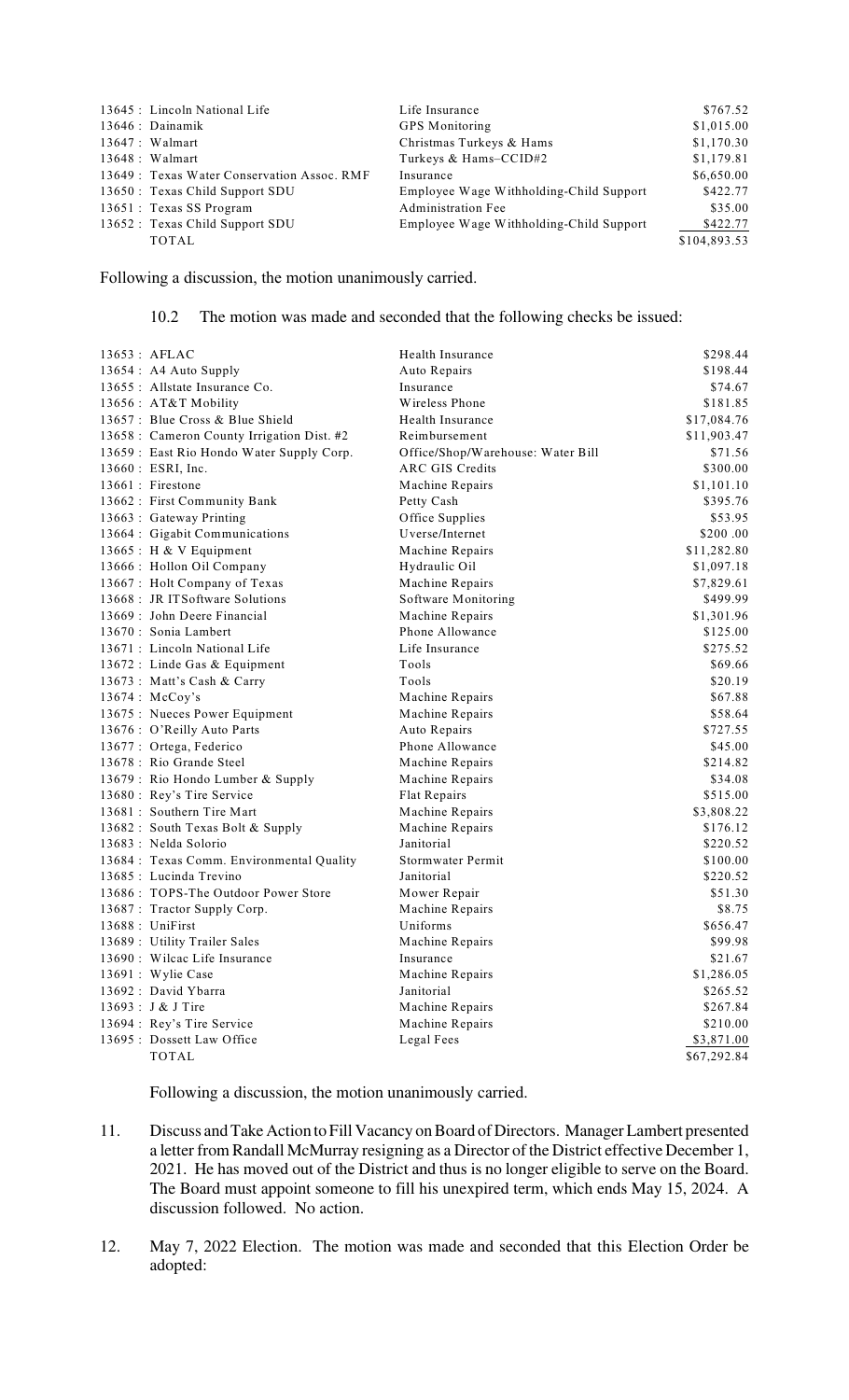*WHEREAS*, in accordance with the Texas Water Code and the Texas Election Code, Cameron County Drainage District No. 3 shall hold an election on the first Saturday in May of even-numbered years, at which time the required number of Directors shall be elected to fill the vacancies then occurring on the Board of Directors as provided by law;

*WHEREAS*, such an election is necessary and should be held on May 7, 2022, in order that two (2) Directors may be elected to membership on the Board of Directors of Cameron County Drainage District No. 3 to fill the place of two (2) Directors now serving whose terms of office will expire on May 13, 2022;

WHEREAS, it is hereby determined and found that in accordance with standing order of this Board, written notice of the date, place, and subject of this meeting, including consideration of the setting of said election, was posted at the District's Office at a place convenient to the public, and posted on the District's website for the period of time and manner as is required by law;

*NOW, THEREFORE, BE IT RESOLVED AND ORDERED* by the Board of Directors of Cameron County Drainage District No. 3 that:

1. A regular election for the election of two (2) Directors to serve for a term of four (4) years beginning May 13, 2022: Place 1, Place 2 be and it is hereby called and ordered to be held in and for this District, in the manner

prescribed by law, on the first Saturday of May, 2022, the same being May 7, 2022.

- 2. Said election be conducted during the hours of seven o'clock (7:00) a.m. to seven o'clock (7:00) p.m. at the office of the District at 26041 F.M. 510, San Benito, Texas, a place within the District and a place which the Board, after considering the requirements of Texas Election Code § 43.031, finds to be a proper place for conducting the election.
- 3. For the purpose of said election, all the area included within the boundaries of this District shall constitute one (1) election precinct.
- 4. Said election be held at the aforesaid voting place with the use of paper ballots.
- 5. The election shall be conducted by the following hereby designated and qualified officers: Presiding Judge: Lawrence A. Drake, Jr.

|                            | 1800 Russell Lane                                                                    |
|----------------------------|--------------------------------------------------------------------------------------|
|                            | San Benito, Texas 78586                                                              |
| Alternate Presiding Judge: | Juan Garcia                                                                          |
|                            | 28855 Line 12 Road                                                                   |
|                            | San Benito, Texas 78586                                                              |
|                            | Such persons are designated only for this election. If the presiding judge is unable |

Such persons are designated only for this election. If the presiding judge is unable to serve at the election, the alternate presiding judge shall serve as the presiding judge for the election.

- 6. The presiding judge is authorized to appoint two (2) election clerks.
- 7. The presiding judge designated for said election shall also serve as the early voting ballot judge and the presiding officer of said early voting ballot board, and shall appoint no less than two (2) other duly qualified members as provided by Texas Election Code Chapter 87.
- 8. Early voting shall be held as provided by law and shall be conducted by the following hereby designated and qualified officers: Clerk: David Ybarra an employee of the District

|               | UNIN. |                  | David I valla           | an employee of the District                                                       |
|---------------|-------|------------------|-------------------------|-----------------------------------------------------------------------------------|
|               |       |                  | 207 London Court        |                                                                                   |
|               |       |                  | Brownsville, Texas      |                                                                                   |
| Deputy Clerk: |       |                  | Nelda Hernandez         | an employee of the District                                                       |
|               |       |                  | 2370 F.M. 732           |                                                                                   |
|               |       |                  | San Benito, Texas 78586 |                                                                                   |
| 8.1.          |       |                  |                         | The addresses the Voting Clerk may receive delivery by common or contract carrier |
|               |       | are:             |                         |                                                                                   |
|               |       | Mailing address: | Early Voting Clerk      |                                                                                   |
|               |       |                  | P.O. Box 937            |                                                                                   |
|               |       |                  | San Benito, Texas 78586 |                                                                                   |
|               |       |                  |                         |                                                                                   |

Physical address: Office of Cameron County Drainage District No. 3

26041 F.M. 510 San Benito, Texas 8.2 Other contract information of Voting Clerk:

Phone No: (956) 399-7637 Email address: dybarraccdd3@yahoo.com

9. Early voting by personal appearance for this said election shall be held at the same location the election isto be conducted as provided above, and said place of early voting shall remain open during the hours of eight o'clock (8:00) a.m. and five o'clock (5:00) p.m., which is at least nine (9) hours on each day of the early voting period, which shall begin on April 25,